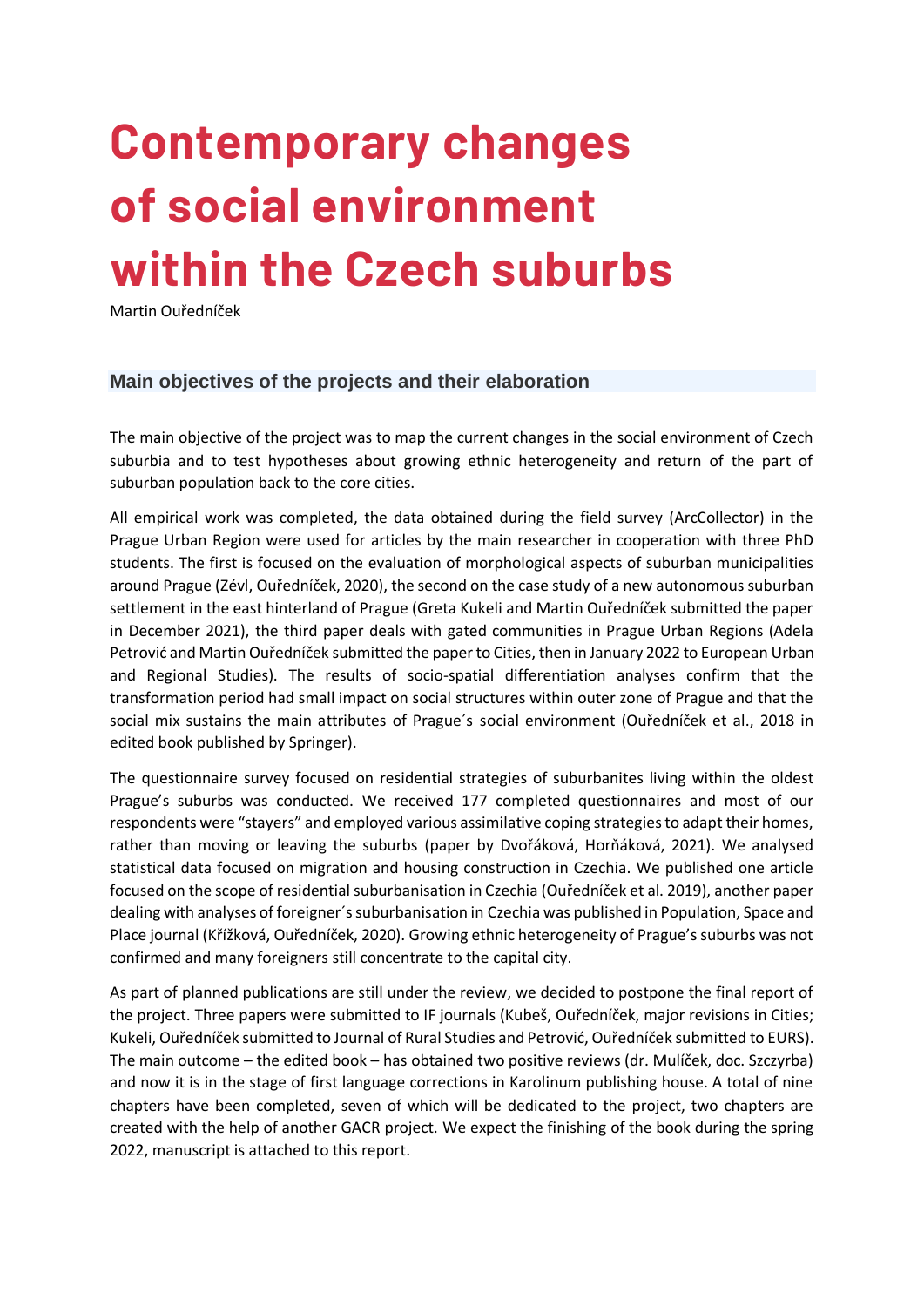# **PhD students' enrolment**

The total number of seven students actively participated within the research project. Adam Klsák, Adela Petrović, Marie Horňáková and Greta Kukeli (all PhD students) were employed as members of the research team. They work on the research within the Prague Metropolitan Region suburbanisation of foreigners and segregation (Klsák; 1 finished chapter in planned book), residential mobility in suburbs (Horňáková; 1 finished chapter in planned book, one paper published in IF journal), spatial form of suburban housing (Kukeli; paper submitted) and gated communities in Prague's hinterland (Petrović; manuscript submitted to the IF journal). Jiří-Jakub Zévl (now in 2nd year of his PhD) together with Martin Ouředníček published the paper at the beginning of 2021. Jiří Nemeškal was the main author of one IF paper (2020) and the co-author of one chapter in edited book. Šimon Štrba (master student) helped with translations and technical issues in processing of terrain outcomes from suburban survey (ArcCollector).

Adela Petrović and Adam Klsák participated in preparation and realisation of international seminar One thousand and one forms of suburbanisation: comparative research, terminology, methods, held on 16th June 2021 as an online webinar. To sum it up, PhD students were among the core authors and researchers within the realised project, which accelerated their professional growth considerably.

### **Foreign collaboration**

Although the dissemination of project's results was limited during the time of the global pandemics, we can point out several results of international collaboration. The first publication – chapter in the edited book – was the result of comparative research focused on outer parts of European cities prepared together with the research network CAT (Cities After Transition). Based on the cooperation with Siberian suburban researchers, we prepared an international project under GAČR and Russian agency together with Irkutsk State University focused on suburbanisation of Siberian cities. Unfortunately, the project was not supported. Nevertheless, we will continue and will try to prepare a new version of the proposal.

Together with the Higher School of Economics, Graduate School of Urbanism, Moscow we prepared the online webinar during the summer 2020. One of the main outcomes of the project, we realised the international seminar One thousand and one forms of suburbanisation: comparative research, terminology, methods, held on 16th June 2021 as an online webinar. Main contributions: Steven Logan (University of Toronto, Canada), Roger Keil (York University, Canada), Konstantin Grigorichev (Irkutsk State University, Russia), Martin Ouředníček (Charles University, Czechia).